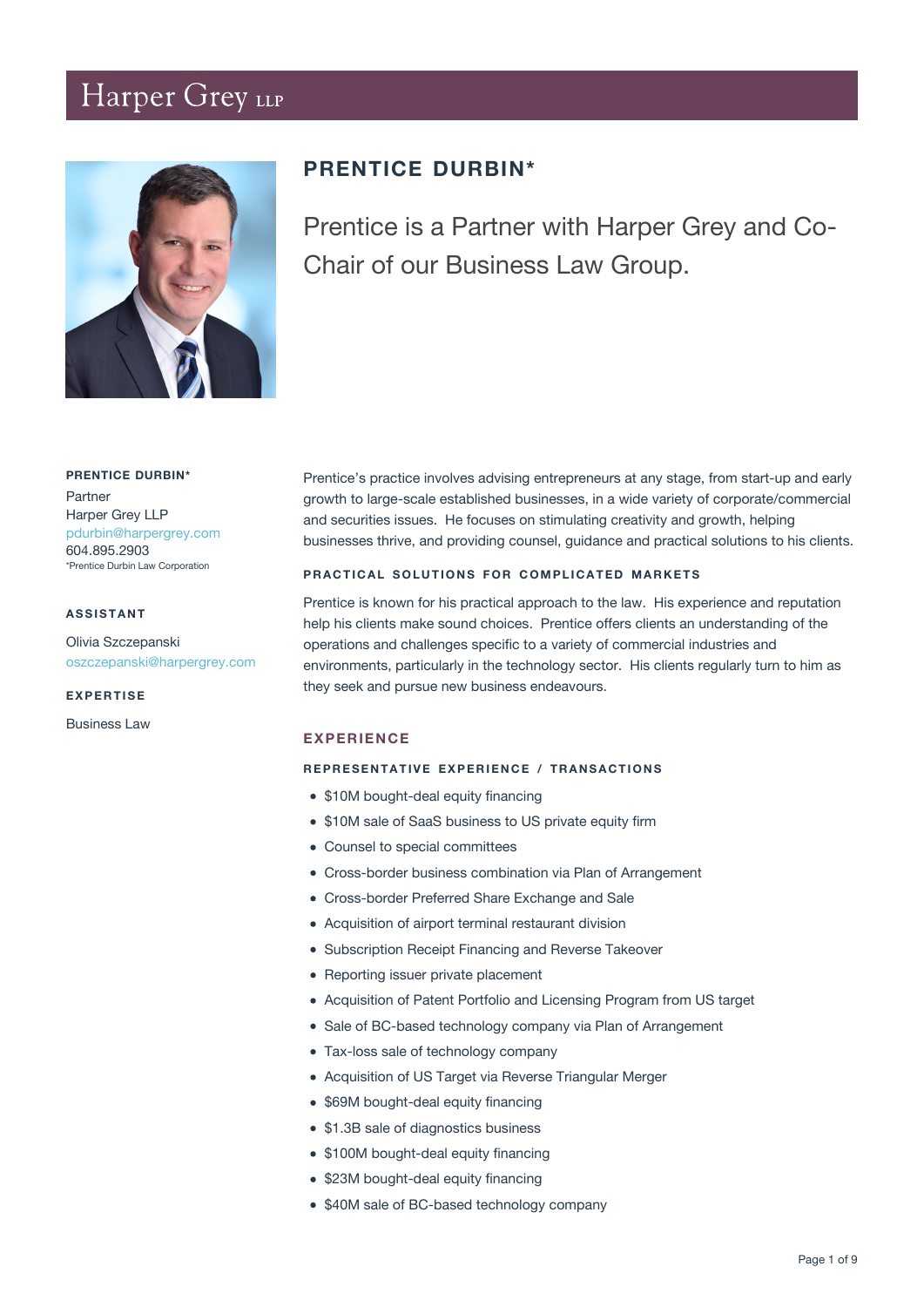- \$4M US Venture Capital financing
- \$5M US Venture Capital financing
- Financing and Acquisition of a trucking company
- Acquisition of a local restaurant
- Shareholder buyout by Founder Group

#### **CREATIVITY AND GROWTH**

Prentice offers new and existing businesses with creative approaches to dealing with their legal issues. Whether Prentice is advising a client in the early or growth stages or in forming an exit strategy, he understands how to assist clients to achieve their goals. Prentice serves as counsel to both entrepreneurs and corporate clients in both the private and public sectors, advising on a wide range of securities and corporate/commercial issues.

#### **HELPING BUSINESSES THRIVE**

Prentice assists clients in a sound and practical way to help them reach their business goals. He understands business operations, and service expectations. His work includes:

- Business entity formation and structuring
- Shareholders' Agreements
- Venture capital and private equity financing
- Public offerings and private placements
- Mergers and acquisitions
- Joint ventures and partnerships
- Business purchases and sales
- Reviewing business plans
- Contracts with suppliers, distributors and customers
- Licensing and intellectual property agreements
- Compensation and equity incentive plans

## **COUNSELOR AND BUSINESS PROFESSIONAL**

Prior to practising law, Prentice spent more than five years in the private sector as a corporate professional. His experience ranged from marketing and investor relations, to financing/structuring transactions, to risk analysis and management. Prentice advises his clients with a full repertoire and understanding of stakeholder demands.

## **CREDENTIALS**

## **EDUCATION**

- University of British Columbia, LL.B., 2005
- University of British Columbia, M.B.A., 2005
- University of New Brunswick, B.A. (With Distinction), 1997

## **BAR ADMISSION**

British Columbia, 2006

#### **LEADERSHIP**

- Co-Chair, Harper Grey Business Law Group
- Mentor, Harper Grey Mentoring Program
- Chair, St. George's School Foundation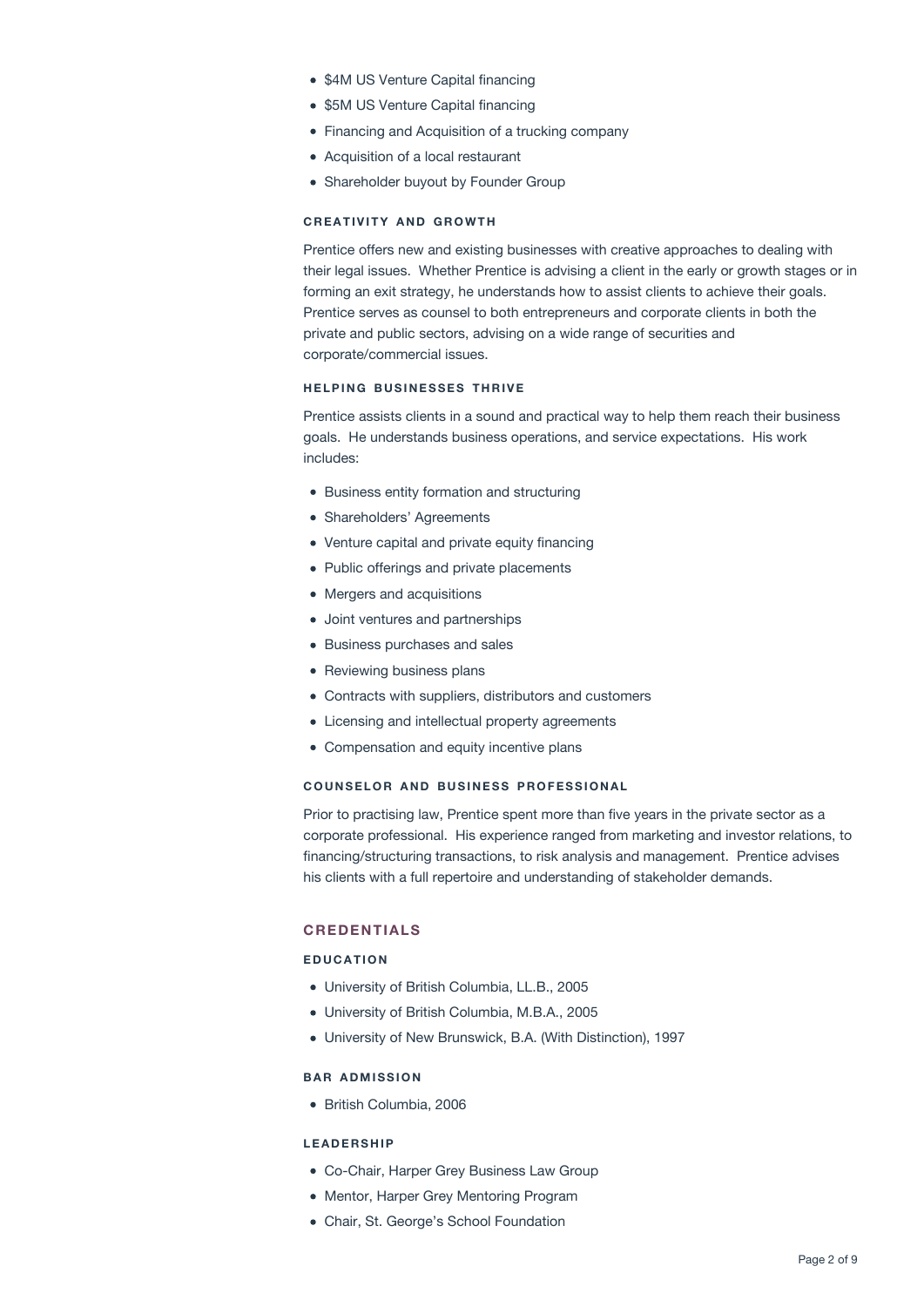- Director, St. George's School Society
- Past President, St. George's Old Boys Association
- Past Chair, Business Law Section, BC Branch of the Canadian Bar Association
- Guest Lecturer UBC Sauder School of Business
- Mentor, University of Victoria Business Law Clinic

#### **MEMBERSHIP**

- Member, [The Law Society of British Columbia](https://www.lawsociety.bc.ca)
- Member[, Canadian Bar Association, BC Branch](https://cbabc.org/Home)
- Member, [Vancouver Bar Association \(VBA\)](https://vancouverbar.ca)

#### **RECOGNITION**

Recognized as a "Leading Lawyer" in the area of Corporate Law by Best Lawyers® in Canada, 2017-2022

Recognized as a "Leading Lawyer" in the area of Mergers & Acquisitions by Best Lawyers® in Canada, 2018 - 2022

Rated as a "Consistently Recommended Leading Practitioner" in the area of Corporate Mid-Market by Canadian Legal Lexpert Directory®, 2022

Rated as a "Consistently Recommended Leading Practitioner" in the area of Technology Transactions by Canadian Legal Lexpert Directory®, 2022

Rated as a "Repeatedly Recommended Leading Practitioner" in the area of Corporate Commercial Law by Canadian Legal Lexpert Directory®, 2018, 2021-2022

Rated as a "Repeatedly Recommended Leading Practitioner" in the area of M&A Law by Canadian Legal Lexpert Directory®, 2021

Rated as a "Repeatedly Recommended Leading Practitioner" in the area of Corporate Finance Law by Canadian Legal Lexpert Directory®, 2021

### **SELECT ARTICLES + PUBLICATIONS**

**["Fundamental Changes and Dissolution Under the BCBCA" Article](https://harpergrey.com/article/fundamental-changes-dissolution-bcbca-article/)** Published by: LexisNexis Canada - Dec 17 Written by: Steven G. Lukas\*, Prentice Durbin\*, Michael Brown

#### **SELECT EVENTS + PRESENTATIONS**

**[Harper Grey lawyers to attend upcoming TAG Alliances 2021 Fall International](https://harpergrey.com/event/harper-grey-lawyers-to-attend-upcoming-tag-alliances-2021-fall-international-conference/) [Conference](https://harpergrey.com/event/harper-grey-lawyers-to-attend-upcoming-tag-alliances-2021-fall-international-conference/)** Presented by: Prentice Durbin\*, Steven G. Lukas\*, Salman Y. Bhura\*, John P. Sullivan\*

## **[Prentice Durbin to speak at 2021 Business Transitions Forum Vancouver](https://harpergrey.com/presentation/prentice-durbin-business-transitions-forum/)** Event Date: 24.Nov.21 Presented by: Prentice Durbin\*

#### **[Prentice Durbin addresses attendees at #CanStartupStories: Celebrating Black](https://harpergrey.com/presentation/prentice-durbin-addresses-attendees-at-canstartupstories-celebrating-black-entrepreneurs/) [Entrepreneurs](https://harpergrey.com/presentation/prentice-durbin-addresses-attendees-at-canstartupstories-celebrating-black-entrepreneurs/)** Event Date: 21.Jul.21

Presented by: Prentice Durbin\*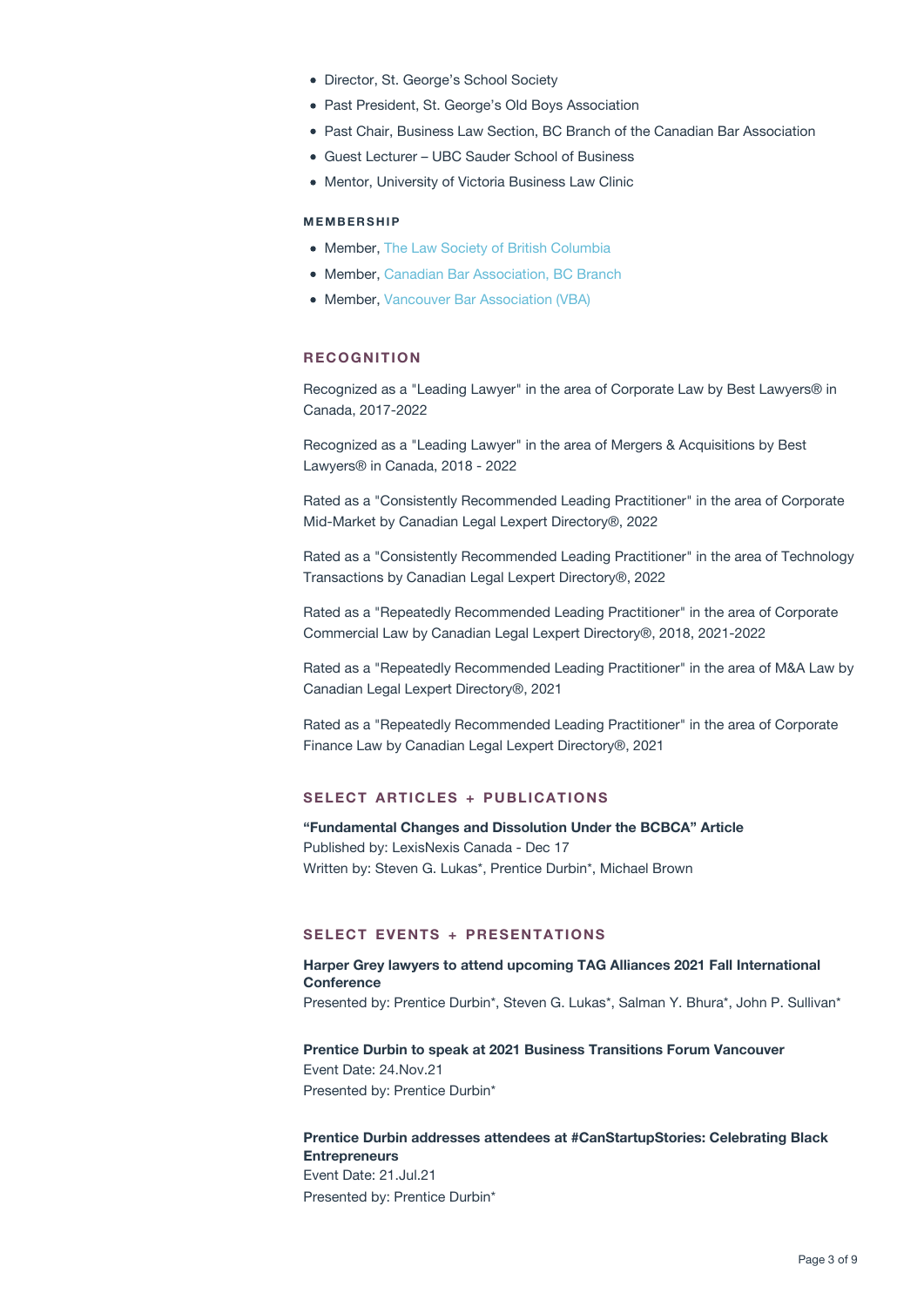### **[Prentice Durbin to join Angel Forum panel at Vancouver Startup Week](https://harpergrey.com/presentation/prentice-durbin-angel-forum-panel/)**

Event Date: 25.May.21 Presented by: Prentice Durbin\*

## **[Prentice Durbin and Ryan Bencic lend entrepreneurial expertise to Vancouver](https://harpergrey.com/presentation/prentice-durbin-and-ryan-bencic/) [Startup Week panel](https://harpergrey.com/presentation/prentice-durbin-and-ryan-bencic/)** Event Date: 25.May.21 Presented by: Prentice Durbin\*, Ryan Bencic

#### **[Prentice Durbin speaks at SFU VentureLabs® event](https://harpergrey.com/presentation/prentice-durbin-speaks-at-sfu-venturelabs-event/)**

Event Date: 04.Nov.20 Presented by: Prentice Durbin\*

## **[Steven Lukas and Prentice Durbin Guest Lecture at UBC Sauder School of](https://harpergrey.com/presentation/steven-lukas-and-prentice-durbin-guest-lecture-at-ubc-sauder-school-of-business/) [Business](https://harpergrey.com/presentation/steven-lukas-and-prentice-durbin-guest-lecture-at-ubc-sauder-school-of-business/)**

Presented by: Prentice Durbin\*, Steven G. Lukas\*

## **[Harper Grey lawyers to attend first ever virtual BC Technology Impact Awards](https://harpergrey.com/event/harper-grey-lawyers-attend-first-ever-virtual-bc-technology-impact-awards/)** Event date: 05.Nov.20 Presented by: Prentice Durbin\*, Ryan Bencic, Steven G. Lukas\*

## **[Prentice Durbin presents Equity, Convertible Debt, SAFEs and Everything in](https://harpergrey.com/presentation/prentice-durbin-co-presents-equity-convertible-debt-safes-and-everything-in-between-webinar/) [Between webinar](https://harpergrey.com/presentation/prentice-durbin-co-presents-equity-convertible-debt-safes-and-everything-in-between-webinar/)** Event date: 29.Sept.20 Presented by: Prentice Durbin\*

## **[Prentice Durbin Participates in Panel Discussion as part of Vancouver Start-Up](https://harpergrey.com/presentation/prentice-durbin-participates-in-panel-discussion-as-part-of-vancouver-start-up-week/) [Week](https://harpergrey.com/presentation/prentice-durbin-participates-in-panel-discussion-as-part-of-vancouver-start-up-week/)** Event date: 28Sept.20 Presented by: Prentice Durbin\*

#### **[Prentice Durbin and Steven Lukas to attend upcoming Angel Forum Whistler](https://harpergrey.com/event/prentice-durbin-and-steven-lukas-to-attend-upcoming-angel-forum-whistler-retreat/) [Retreat](https://harpergrey.com/event/prentice-durbin-and-steven-lukas-to-attend-upcoming-angel-forum-whistler-retreat/)**

Event date: 07.Oct.20 Presented by: Prentice Durbin\*, Steven G. Lukas\*

## **[Prentice Durbin and Steve Lukas to attend online Okanagan Angel Forum: A Virtual](https://harpergrey.com/event/prentice-durbin-and-steve-lukas-to-attend-online-okanagan-angel-forum-a-virtual-summit/) [Summit](https://harpergrey.com/event/prentice-durbin-and-steve-lukas-to-attend-online-okanagan-angel-forum-a-virtual-summit/)**

Event date: 17.Sept.20 Presented by: Prentice Durbin\*, Steven G. Lukas\*

## **[Steven Lukas and Prentice Durbin attend Western Angel Investment Summit](https://harpergrey.com/event/steven-lukas-and-prentice-durbin-attend-western-angel-investment-summit/)**

Event date: 20.Feb.20 Presented by: Steven G. Lukas\*, Prentice Durbin\*

## **[Harper Grey lawyers attend TAG Alliances Western Regional Meeting](https://harpergrey.com/event/harper-grey-lawyers-attend-tag-alliances-western-regional-meeting/)**

Event date: 31.01.19 Presented by: Prentice Durbin\*, Steven G. Lukas\*, Salman Y. Bhura\*

## **[Prentice Durbin, Paul Bowes and Victor Harwardt to attend Davidson & Company](https://harpergrey.com/event/prentice-durbin-paul-bowes-and-victor-harwardt-to-attend-davidson-company-annual-regulatory-and-tsx-v-update/) [Annual Regulatory and TSX-V Update](https://harpergrey.com/event/prentice-durbin-paul-bowes-and-victor-harwardt-to-attend-davidson-company-annual-regulatory-and-tsx-v-update/)**

Event date: 15.Jan.20 Presented by: Prentice Durbin\*, Paul Bowes\*, Victor Harwardt\*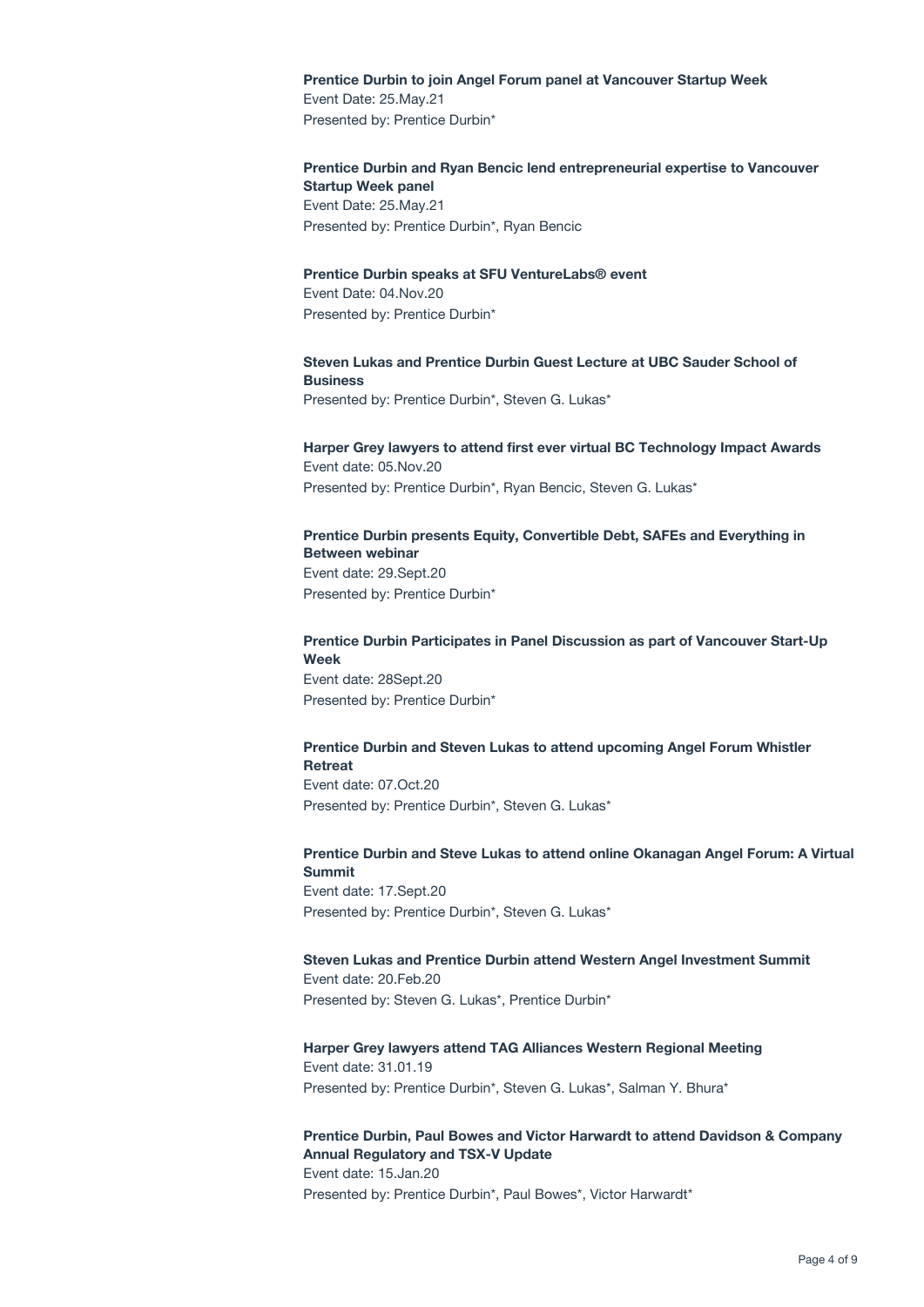## **[Steve Lukas, Prentice Durbin and Michael Brown to guest lecture at UBC Sauder](https://harpergrey.com/presentation/steve-lukas-prentice-durbin-and-michael-brown-to-guest-lecture-at-ubc-sauder-school-of-business/) [School of Business](https://harpergrey.com/presentation/steve-lukas-prentice-durbin-and-michael-brown-to-guest-lecture-at-ubc-sauder-school-of-business/)**

Presented by: Steven G. Lukas\*, Prentice Durbin\*, Michael Brown

## **[Prentice Durbin to participate in "Building Business Success" panel discussion](https://harpergrey.com/event/prentice-durbin-to-participate-in-building-business-success-panel-discussion/)**

Event date: 19.Sept.19 Presented by: Prentice Durbin\*

#### **[Salman Bhura and Prentice Durbin to attend Fall 2019 TAGLaw International](https://harpergrey.com/event/salman-bhura-and-prentice-durbin-to-attend-fall-2019-taglaw-international-conference/) [Conference](https://harpergrey.com/event/salman-bhura-and-prentice-durbin-to-attend-fall-2019-taglaw-international-conference/)**

Event date: 30.Oct.19 Presented by: Salman Y. Bhura\*, Prentice Durbin\*

## **[Harper Grey lawyers to attend 2019 TAG Alliances Western Regional Meeting](https://harpergrey.com/event/harper-grey-lawyers-attend-2019-tag-alliances-western-regional-meeting/)**

Event date: 7.Mar.19 Presented by: Prentice Durbin\*, Steven G. Lukas\*, Salman Y. Bhura\*

## **[Join us for Tech Bites: When to Pay Off Investors and Grow Your Business panel](https://harpergrey.com/event/join-us-for-tech-bites-when-to-pay-off-investors-and-grow-your-business-panel-discussion/) [discussion](https://harpergrey.com/event/join-us-for-tech-bites-when-to-pay-off-investors-and-grow-your-business-panel-discussion/)** Event date: 31.01.19 Presented by: Prentice Durbin\*

**[Prentice Durbin to moderate Business Transitions Forum Vancouver](https://harpergrey.com/event/prentice-durbin-to-moderate-business-transitions-forum-vancouver/)** Presented by: Prentice Durbin\*

## **[Prentice Durbin to speak at TechConnect event](https://harpergrey.com/event/prentice-durbin-to-speak-at-techconnect-event/)** Presented by: Prentice Durbin\*, Steven G. Lukas\*, Michael Brown

## **[Harper Grey delighted to sponsor and support The Profile and Vancouver Startup](https://harpergrey.com/event/harper-grey-delighted-to-sponsor-and-support-the-profile-and-vancouver-startup-week/) [Week](https://harpergrey.com/event/harper-grey-delighted-to-sponsor-and-support-the-profile-and-vancouver-startup-week/)**

Presented by: Prentice Durbin\*, Steven G. Lukas\*

## **[Prentice Durbin to co-present on Series A Financing at CLEBC Financing the Tech](https://harpergrey.com/presentation/prentice-durbin-co-present-series-financing-clebc-financing-tech-start-course/) [Start-Up Course](https://harpergrey.com/presentation/prentice-durbin-co-present-series-financing-clebc-financing-tech-start-course/)** Presentation Date: 25.Apr.18 Presented by: Prentice Durbin\*

**[Prentice Durbin co-hosts interactive Funding Alternatives Fireside Chat](https://harpergrey.com/event/prentice-durbin-co-hosts-interactive-funding-alternatives-fireside-chat/)** Event Date: 08.Nov.17

Presented by: Prentice Durbin\*

**[Michael Brown and Scott Marcinkow to present "Key Agreements And](https://harpergrey.com/event/michael-brown-scott-marcinkow-present-key-agreements-considerations-creation-maintenance-health-profession-corporations-harper-grey-bridging-gap-semi/) [Considerations For The Creation And Maintenance Of Health Profession](https://harpergrey.com/event/michael-brown-scott-marcinkow-present-key-agreements-considerations-creation-maintenance-health-profession-corporations-harper-grey-bridging-gap-semi/) [Corporations" at Harper Grey Bridging the Gap Seminar Series](https://harpergrey.com/event/michael-brown-scott-marcinkow-present-key-agreements-considerations-creation-maintenance-health-profession-corporations-harper-grey-bridging-gap-semi/)** Event Date: 24.Oct.17 Presented by: Michael Brown, Scott J. Marcinkow\*, Prentice Durbin\*

**[Harper Grey is a proud Gold Sponsor of The Profile in support of Vancouver](https://harpergrey.com/event/harper-grey-is-a-proud-gold-sponsor-of-the-profile-in-support-of-vancouver-startup-week/) [Startup Week](https://harpergrey.com/event/harper-grey-is-a-proud-gold-sponsor-of-the-profile-in-support-of-vancouver-startup-week/)** Presented by: Prentice Durbin\*, Steven G. Lukas\*

**[Steven Lukas and Prentice Durbin to co-host Stock Options Workshop](https://harpergrey.com/event/steven-lukas-prentice-durbin-co-host-stock-options-workshop/)** Event Date: 14.Nov.17 Presented by: Steven G. Lukas\*, Prentice Durbin\*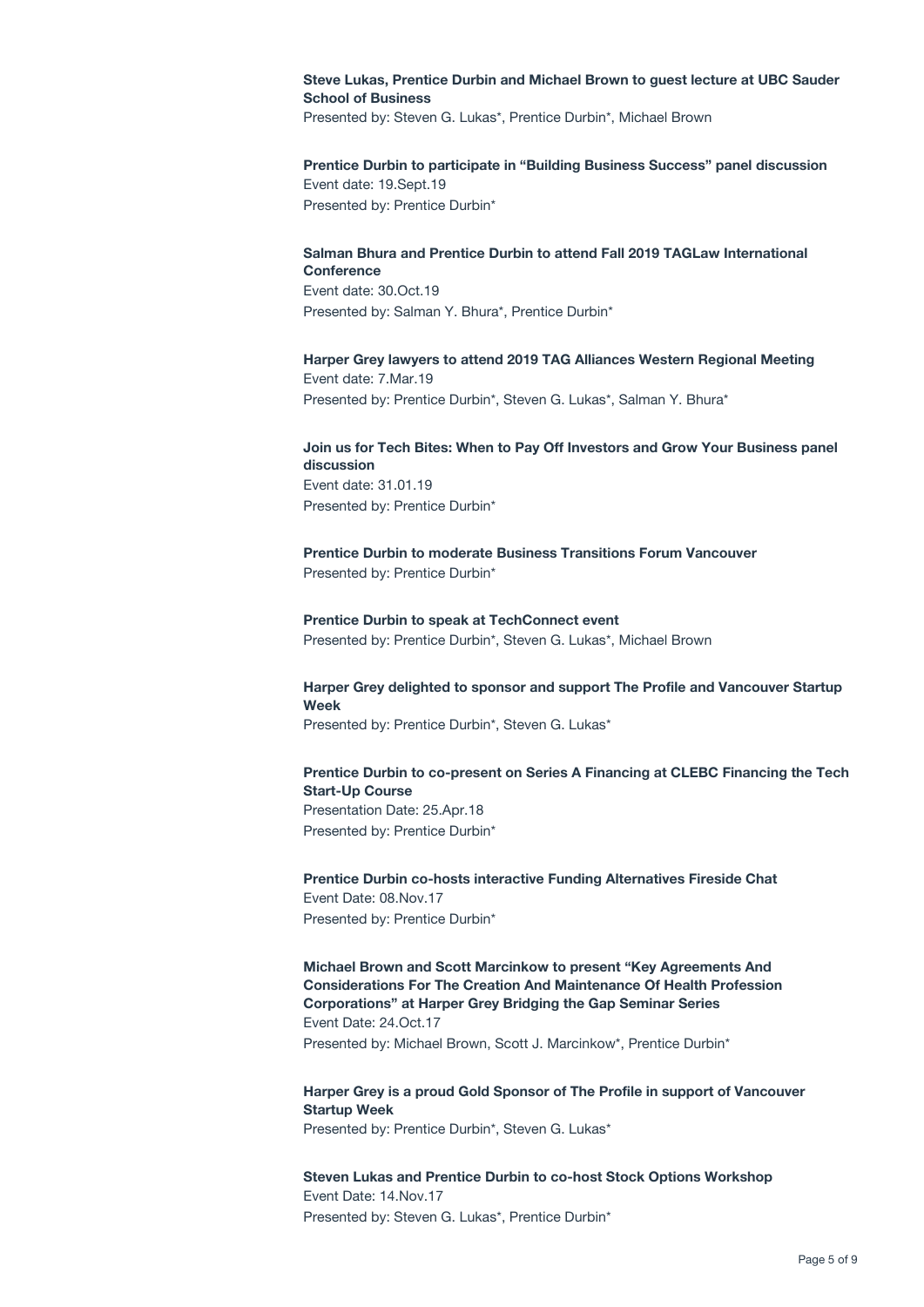## **[Steven Lukas and Prentice Durbin to host interactive business workshop](https://harpergrey.com/event/steven-lukas-prentice-durbin-host-interactive-business-workshop/)**

Event Date: 28.Sep.17 Presented by: Steven G. Lukas\*, Prentice Durbin\*

## **[Harper Grey and PwC co-host Angel Forum Equity Compensation Workshop](https://harpergrey.com/event/harper-grey-pwc-co-host-angel-forum-equity-compensation-workshop/)**

Event Date: 28.Nov.16 Presented by: Prentice Durbin\*, Steven G. Lukas\*

## **SELECT NEWS**

## **[Prentice Durbin recognized in 2022 Lexpert Special Edition: Technology and Health](https://harpergrey.com/news/prentice-durbin-recognized-in-2022-lexpert-special-edition-technology-and-health-sciences/) [Sciences](https://harpergrey.com/news/prentice-durbin-recognized-in-2022-lexpert-special-edition-technology-and-health-sciences/)** Related to: Prentice Durbin\* - 16.Jun.22

## **[2022 Canadian Legal Lexpert® Directory recognizes 19 Harper Grey lawyers as](https://harpergrey.com/news/2022-canadian-legal-lexpert-directory-recognizes-19-harper-grey-lawyers-as-leading-practitioners/) ["Leading Practitioners"](https://harpergrey.com/news/2022-canadian-legal-lexpert-directory-recognizes-19-harper-grey-lawyers-as-leading-practitioners/)**

Related to: Steven Abramson\*, H. Roderick Anderson\*, Richard E. Bereti\*, Guy P. Brown, QC\*, William S. Clark\*, Prentice Durbin\*, Cameron B. Elder\*, Michael J. Hewitt\*, Kimberly J. Jakeman, QC\*, Jonathan D. Meadows\*, Joel A. Morris\*, David W. Pilley, Christopher M. Rusnak, QC\*, Raj Samtani\*, W. Sean Taylor, Nigel L. Trevethan\*, Abigail C.F. Turner\*, Jennifer R. Woznesensky, Lara C. Zee - 25.Feb.22

## **[Harper Grey lawyers receive 58 rankings from Best Lawyers® in Canada 2022](https://harpergrey.com/news/harper-grey-lawyers-receive-58-rankings-from-best-lawyers-in-canada-2022/)**

Related to: Steven Abramson\*, Owais Ahmed\*, H. Roderick Anderson\*, Bryan G. Baynham, QC, Richard E. Bereti\*, Salman Y. Bhura\*, Guy P. Brown, QC\*, William S. Clark\*, Prentice Durbin\*, Cameron B. Elder\*, Kimberly J. Jakeman, QC\*, Steven G. Lukas\*, Maureen L.A. Lundell, QC, William D. MacRae\*, Scott J. Marcinkow\*, Jonathan D. Meadows\*, David W. Pilley, Una Radoja\*, Daniel J. Reid, Christopher M. Rusnak, QC\*, Rose Shawlee, John P. Sullivan\*, W. Sean Taylor, Abigail C.F. Turner\*, Adam R. Way, Jennifer R. Woznesensky, Lara C. Zee - 26.Aug.21

## **[19 Harper Grey Lawyers Recognized as Leading Practitioners by 2021 Canadian](https://harpergrey.com/news/harper-grey-leading-practitioners/) [Legal Lexpert Directory](https://harpergrey.com/news/harper-grey-leading-practitioners/)**

Related to: Steven Abramson\*, H. Roderick Anderson\*, Richard E. Bereti\*, Guy P. Brown, QC\*, William S. Clark\*, Prentice Durbin\*, Michael J. Hewitt\*, Kimberly J. Jakeman, QC\*, Jonathan D. Meadows\*, Joel A. Morris\*, David W. Pilley, Christopher M. Rusnak, QC\*, Raj Samtani\*, W. Sean Taylor, Abigail C.F. Turner\*, Nigel L. Trevethan\*, Jennifer R. Woznesensky, Lara C. Zee - 22.Apr.21

## **[Harper Grey receives 51 rankings from Best Lawyers® in Canada 2021](https://harpergrey.com/news/harper-grey-receives-51-rankings-from-best-lawyers-in-canada-2021/)**

Related to: Steven Abramson\*, Owais Ahmed\*, H. Roderick Anderson\*, Bryan G. Baynham, QC, Richard E. Bereti\*, Salman Y. Bhura\*, Guy P. Brown, QC\*, William S. Clark\*, Prentice Durbin\*, Cameron B. Elder\*, Michael J. Hewitt\*, Kimberly J. Jakeman, QC\*, Steven G. Lukas\*, Maureen L.A. Lundell, QC, William D. MacRae\*, Jonathan D. Meadows\*, David W. Pilley, Una Radoja\*, Christopher M. Rusnak, QC\*, Raj Samtani\*, John P. Sullivan\*, W. Sean Taylor, Nigel L. Trevethan\*, Abigail C.F. Turner\*, Adam R. Way, Jennifer R. Woznesensky, Lara C. Zee - 27.Aug.20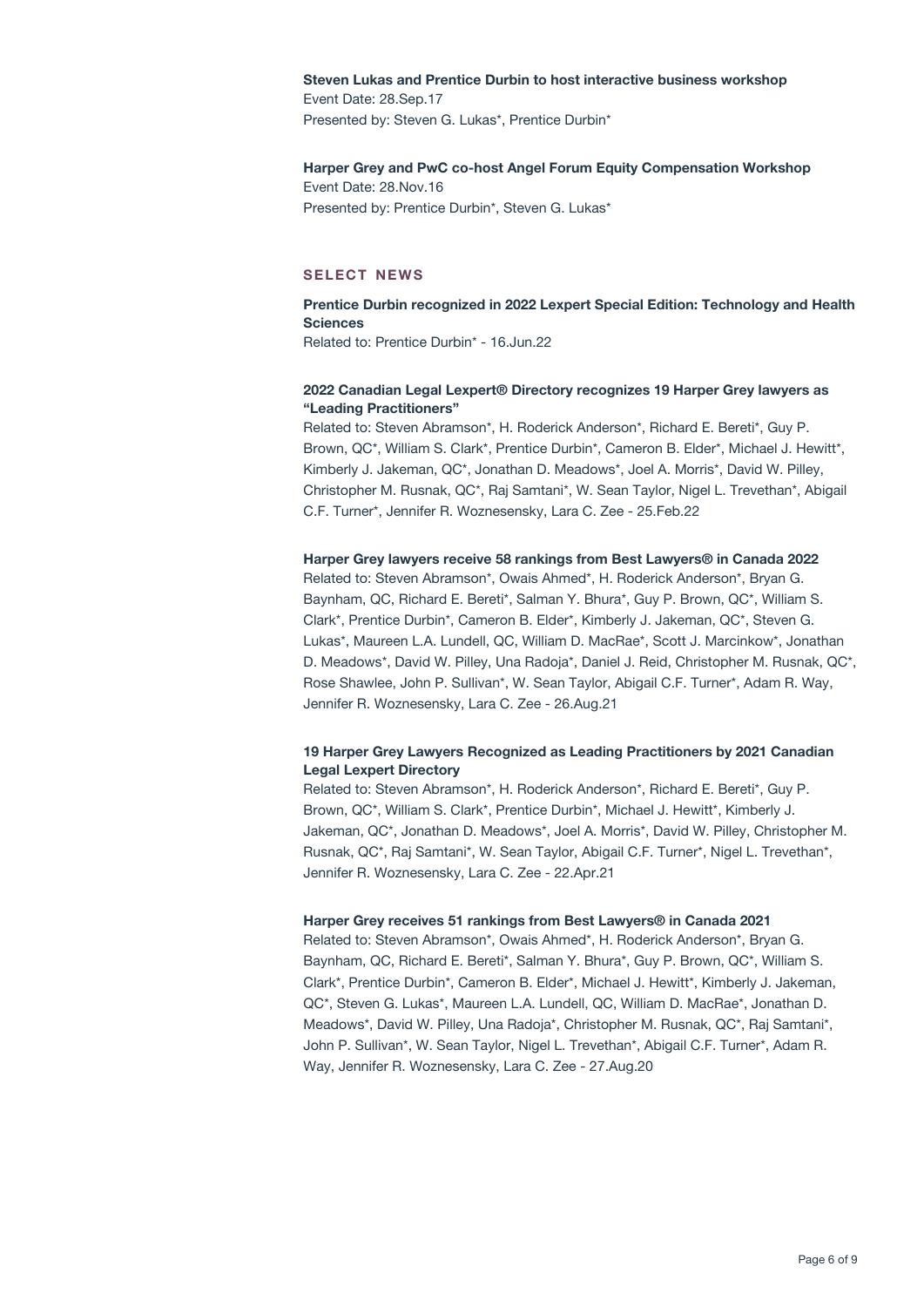#### **[Harper Grey receives 48 rankings from Best Lawyers® in Canada 2020](https://harpergrey.com/news/harper-grey-receives-48-rankings-from-best-lawyers-in-canada-2020/)**

Related to: Steven Abramson\*, Owais Ahmed\*, Bryan G. Baynham, QC, Richard E. Bereti\*, Salman Y. Bhura\*, Guy P. Brown, QC\*, William S. Clark\*, Prentice Durbin\*, Michael J. Hewitt\*, Kimberly J. Jakeman, QC\*, Steven G. Lukas\*, Maureen L.A. Lundell, QC, William D. MacRae\*, Jonathan D. Meadows\*, David W. Pilley, Una Radoja\*, Christopher M. Rusnak, QC\*, Raj Samtani\*, John P. Sullivan\*, W. Sean Taylor, Nigel L. Trevethan\*, Abigail C.F. Turner\*, Jennifer R. Woznesensky, Lara C. Zee - 21.Aug.19

#### **[Prentice Durbin and Steven Lukas attend BC Tech Summit](https://harpergrey.com/news/prentice-durbin-and-steven-lukas-attend-bc-tech-summit/)**

Related to: Prentice Durbin\*, Steven G. Lukas\* - 22.Mar.19

#### **[Harper Grey is proud to sponsor the 45th Angel Forum](https://harpergrey.com/news/harper-grey-is-proud-to-sponsor-the-45th-angel-forum/)**

Related to: Prentice Durbin\*, Steven G. Lukas\* - 21.Mar.19

### **[Steven Lukas & Prentice Durbin attend The Western Angel Investment Summit in](https://harpergrey.com/news/steven-lukas-prentice-durbin-attend-the-western-angel-investment-summit-in-victoria/) [Victoria](https://harpergrey.com/news/steven-lukas-prentice-durbin-attend-the-western-angel-investment-summit-in-victoria/)**

Related to: Steven G. Lukas\*, Prentice Durbin\* - 11.Mar.19

#### **[Harper Grey proud to support 44th Angel Forum](https://harpergrey.com/news/harper-grey-proud-to-support-44th-angel-forum/)**

Related to: Michael Brown, Prentice Durbin\*, Steven G. Lukas\* - 07.Nov.18

## **[Harper Grey sponsors Business Transitions Forum Vancouver](https://harpergrey.com/news/harper-grey-sponsors-business-transitions-forum-vancouver/)**

Related to: Prentice Durbin\* - 01.Oct.18

## **[Off to a great start – Harper Grey proud to support Access Pro Bono 2018 "Going](https://harpergrey.com/news/off-to-a-great-start-harper-grey-proud-to-support-access-pro-bono-2018-going-public-event/) [Public" event](https://harpergrey.com/news/off-to-a-great-start-harper-grey-proud-to-support-access-pro-bono-2018-going-public-event/)**

Related to: Scott J. Marcinkow\*, Prentice Durbin\* - 07.Sep.18

#### **[30 Harper Grey Lawyers recognized by Best Lawyers® in Canada 2019](https://harpergrey.com/news/30-harper-grey-lawyers-recognized-by-best-lawyers-in-canada-2019/)**

Related to: Steven Abramson\*, Owais Ahmed\*, H. Roderick Anderson\*, Bryan G. Baynham, QC, Richard E. Bereti\*, Salman Y. Bhura\*, Guy P. Brown, QC\*, William S. Clark\*, Prentice Durbin\*, Michael J. Hewitt\*, Kimberly J. Jakeman, QC\*, Steven G. Lukas\*, Maureen L.A. Lundell, QC, Jonathan D. Meadows\*, David W. Pilley, Una Radoja\*, Christopher M. Rusnak, QC\*, Raj Samtani\*, John P. Sullivan\*, W. Sean Taylor, Nigel L. Trevethan\*, Abigail C.F. Turner\*, Jennifer R. Woznesensky, Lara C. Zee - 21.Aug.18

#### **[Harper Grey lawyers to attend TAG Alliances 2018 Fall International Conference in](https://harpergrey.com/news/harper-grey-lawyers-to-attend-tag-alliances-2018-fall-international-conference-in-atlanta/) [Atlanta](https://harpergrey.com/news/harper-grey-lawyers-to-attend-tag-alliances-2018-fall-international-conference-in-atlanta/)**

Related to: John P. Sullivan\*, Prentice Durbin\*, Steven G. Lukas\* - 20.Aug.18

#### **[Harper Grey sponsors BCTIA 2018 Technology Impact Awards](https://harpergrey.com/news/harper-grey-supports-bctia-sponsorship-bctia-2018-technology-impact-awards/)**

Related to: Steven G. Lukas\*, Prentice Durbin\*, Michael Brown, Drew Lawrenson\* - 06.Jun.18

## **[Harper Grey supports entrepreneurial spirit through sponsorship of 43rd Annual](https://harpergrey.com/news/harper-grey-sponsors-43rd-annual-angel-forum/) [Angel Forum](https://harpergrey.com/news/harper-grey-sponsors-43rd-annual-angel-forum/)**

Related to: Prentice Durbin\*, Steven G. Lukas\*, Michael Brown - 19.Apr.18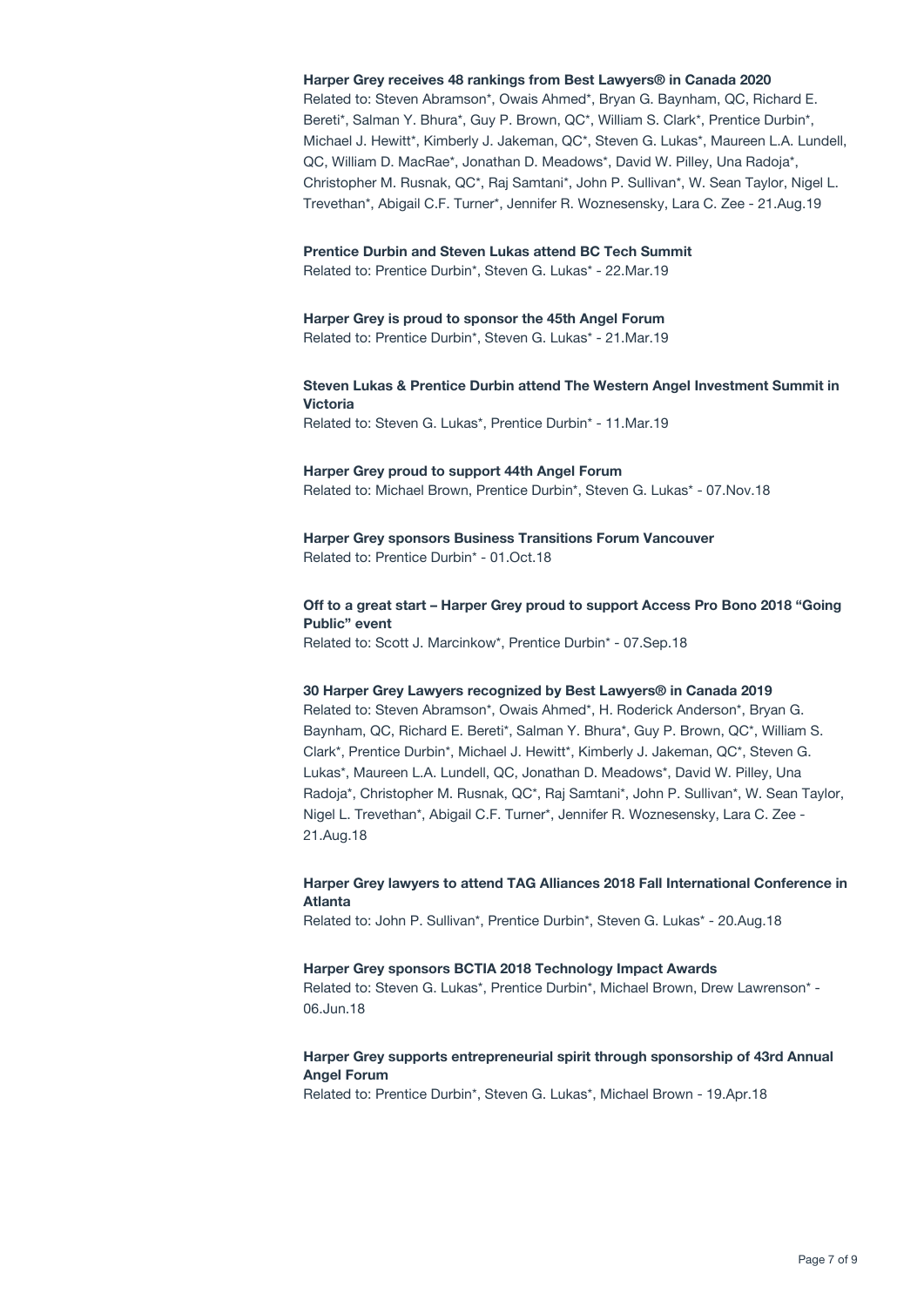### **[2018 Canadian Legal Lexpert® Directory recognizes 24 Harper Grey lawyers as](https://harpergrey.com/news/2018-canadian-legal-lexpert-directory-recognizes-24-harper-grey-lawyers-leading-practitioners/) ["Leading Practitioners"](https://harpergrey.com/news/2018-canadian-legal-lexpert-directory-recognizes-24-harper-grey-lawyers-leading-practitioners/)**

Related to: Steven Abramson\*, H. Roderick Anderson\*, Bryan G. Baynham, QC, Richard E. Bereti\*, Salman Y. Bhura\*, Guy P. Brown, QC\*, William S. Clark\*, Prentice Durbin\*, Michael J. Hewitt\*, Kimberly J. Jakeman, QC\*, Maureen L.A. Lundell, QC, Jonathan D. Meadows\*, David W. Pilley, Una Radoja\*, Christopher M. Rusnak, QC\*, Raj Samtani\*, W. Sean Taylor, Nigel L. Trevethan\*, Abigail C.F. Turner\*, Lara C. Zee - 13.Apr.18

#### **[Harper Grey warmly welcomes four new partners](https://harpergrey.com/news/harper-grey-warmly-welcomes-four-new-partners/)**

Related to: Prentice Durbin\*, Una Radoja\*, Roselle P. Wu, Kim J. Yee - 18.Jan.18

#### **[Harper Grey Lawyers Attend 42nd Annual Angel Forum](https://harpergrey.com/news/harper-grey-sponsors-42nd-annual-angel-forum/)**

Related to: Steven G. Lukas\*, Prentice Durbin\*, Michael Brown - 16.Nov.17

#### **[Harper Grey lawyers support and celebrate entrepreneurial spirit at 2017 EY](https://harpergrey.com/news/harper-grey-lawyers-support-entrepreneurial-spirit/) [Entrepreneur of the Year Gala](https://harpergrey.com/news/harper-grey-lawyers-support-entrepreneurial-spirit/)**

Related to: Steven G. Lukas\*, Prentice Durbin\*, John P. Sullivan\*, Scott J. Marcinkow\*, Roselle P. Wu - 02.Oct.17

**[Harper Grey proud to support Access Pro Bono 2017 "Going Public Event"](https://harpergrey.com/news/harper-grey-proud-support-access-pro-bono-2017-going-public-event/)** Related to: Prentice Durbin\*, Steven G. Lukas\* - 11.Sep.17

#### **[Best Lawyers® in Canada 2018 recognizes 27 Harper Grey Lawyers](https://harpergrey.com/news/best-lawyers-canada-2018-recognizes-27-harper-grey-lawyers/)**

Related to: Bryan G. Baynham, QC, Richard E. Bereti\*, Salman Y. Bhura\*, Guy P. Brown, QC\*, William S. Clark\*, Prentice Durbin\*, Kimberly J. Jakeman, QC\*, Steven G. Lukas\*, Maureen L.A. Lundell, QC, Jonathan D. Meadows\*, David W. Pilley, Christopher M. Rusnak, QC\*, Raj Samtani\*, John P. Sullivan\*, W. Sean Taylor, Nigel L. Trevethan\*, Abigail C.F. Turner\*, Jennifer R. Woznesensky, Lara C. Zee - 22.Aug.17

#### **[Harper Grey sponsors 41st Annual Angel Forum](https://harpergrey.com/news/harper-grey-sponsors-41st-annual-angel-forum/)**

Related to: Prentice Durbin\*, Michael Brown, Steven G. Lukas\* - 15.Jun.17

## **[Steven Lukas and Prentice Durbin interviewed by Business in Vancouver regarding](https://harpergrey.com/news/steven-lukas-prentice-durbin-interviewed-business-vancouver-benefits-smaller-law-firms/) [benefits of smaller law firms](https://harpergrey.com/news/steven-lukas-prentice-durbin-interviewed-business-vancouver-benefits-smaller-law-firms/)**

Related to: Steven G. Lukas\*, Prentice Durbin\* - 07.Jun.17

**[Harper Grey continues our support of the BC Technology Industry Association](https://harpergrey.com/news/harper-grey-continues-support-bc-technology-industry-association/)** Related to: Prentice Durbin\*, Steven G. Lukas\* - 26.May.17

#### **[Harper Grey lawyers attend TAGLaw Spring International Conference](https://harpergrey.com/news/harper-grey-lawyers-attend-taglaw-spring-international-conference/)** Related to: John P. Sullivan\*, Prentice Durbin\* - 10.May.17

**[Harper Grey representatives attend 2017 TAGLaw West Coast Regional Meeting](https://harpergrey.com/news/harper-grey-representatives-attend-2017-taglaw-west-coast-regional-meeting/)** Related to: Prentice Durbin\*, Steven G. Lukas\*, Roselle P. Wu - 13.Mar.17

#### **[Harper Grey sponsors Vancouver Real Estate Forum](https://harpergrey.com/news/harper-grey-sponsors-vancouver-real-estate-forum-2/)** Related to: Prentice Durbin\*, Steven G. Lukas\*, Salman Y. Bhura\* - 13.Mar.17

## **[Harper Grey supports entrepreneurial spirit through sponsorship of 40th Annual](https://harpergrey.com/news/harper-grey-sponsors-40th-annual-angel-forum/) [Angel Forum](https://harpergrey.com/news/harper-grey-sponsors-40th-annual-angel-forum/)**

Related to: Michael Brown, Prentice Durbin\*, Steven G. Lukas\* - 29.Nov.16